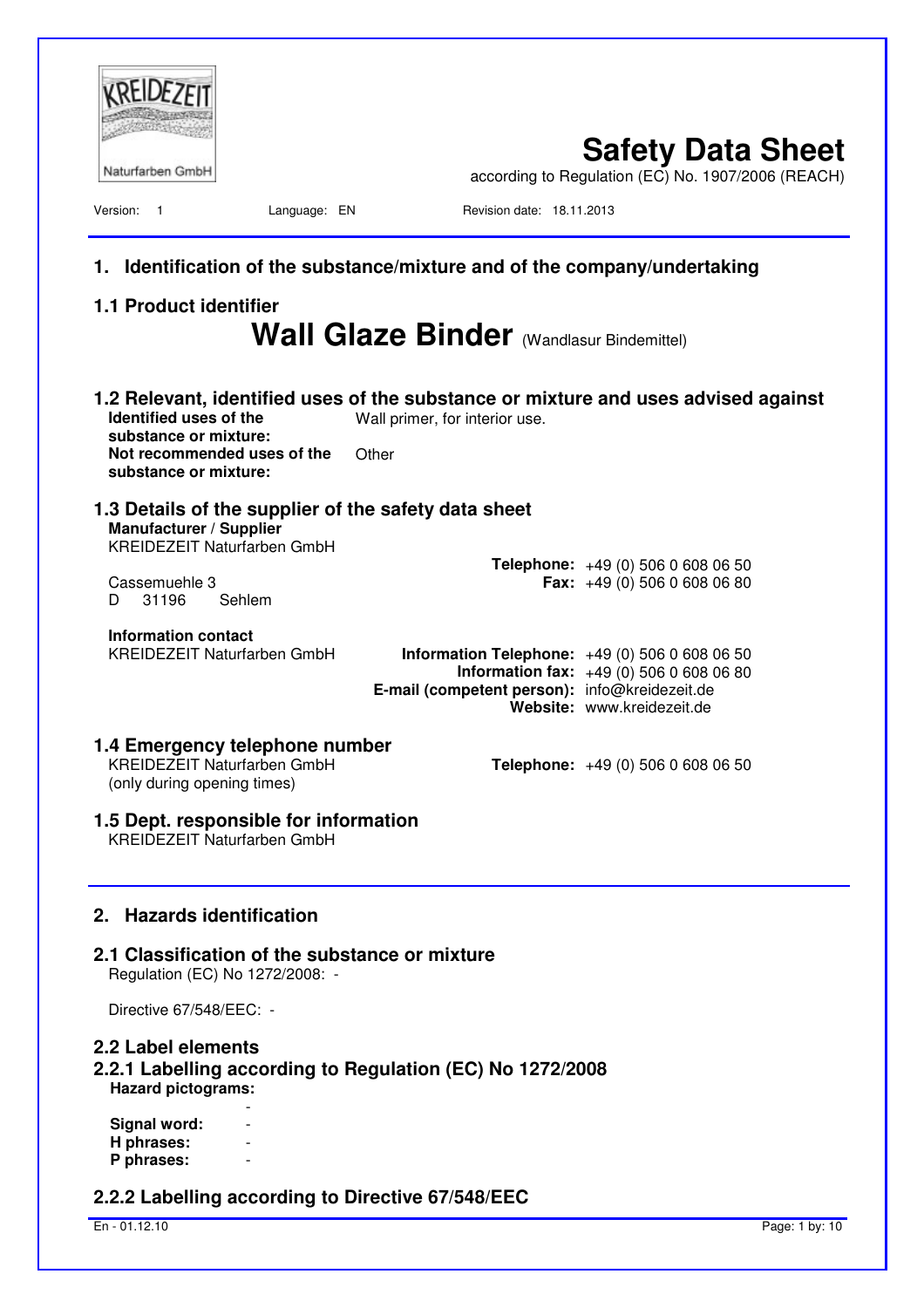### **Hazard symbols:**

| R phrases: |  |
|------------|--|
| S phrases: |  |

# **2.3 Other hazards**

 This mixture is classified as not hazardous according to Regulation (EC) 1272/2008 [GHS]. The preparation is not dangerous in the sense of Directive 1999/45/EC.

# **3. Composition/information on ingredients**

## **3.1 Chemical characterization of the substance or mixture**

Powdered mineral mixtures.

## **3.2 Composition of the substance or mixture**

| <b>CAS-No.:</b><br>EC-no.:<br>Substance: | <b>INDEX no.:</b> | REACH-no.: | <b>Concentration:</b> | <b>Classification: EC</b><br>1272/2008(CLP): | <b>Classification:</b><br>67/548/EEC: |
|------------------------------------------|-------------------|------------|-----------------------|----------------------------------------------|---------------------------------------|
|------------------------------------------|-------------------|------------|-----------------------|----------------------------------------------|---------------------------------------|

### **Ingredients with EC exposure limits**

| <b>Classification:</b><br><b>CAS-No.:</b><br><b>INDEX no.:</b><br>REACH-no.:<br><b>Classification: EC</b><br>EC-no.:<br>Substance:<br><b>Concentration:</b><br>1272/2008(CLP):<br>67/548/EEC: | $1.1$ , $1.1$ , $0.1$ , $0.1$ , $1.1$ , $1.1$ , $1.1$ , $1.1$ , $1.1$ , $1.1$ , $1.1$ |  |  |  |  |  |  |  |
|-----------------------------------------------------------------------------------------------------------------------------------------------------------------------------------------------|---------------------------------------------------------------------------------------|--|--|--|--|--|--|--|
|                                                                                                                                                                                               |                                                                                       |  |  |  |  |  |  |  |

(The wording of the listed risk phrases is given in Chapter 16)

# **3.3 Additional information**

Contains only natural minerals.

# **4. First aid measures**

## **4.1 Description of first aid measures**

| <b>General information:</b>                  | In case of accident or if you feel unwell, seek medical advice immediately (show<br>safety data sheet if possible).                                                        |
|----------------------------------------------|----------------------------------------------------------------------------------------------------------------------------------------------------------------------------|
| <b>Following inhalation:</b>                 | Move victim to fresh air. Put victim at rest and keep warm. Seek medical<br>attention if problems persist.                                                                 |
| After skin contact:                          | No special measures are necessary.                                                                                                                                         |
| <b>Following eye contact:</b>                | In case of contact with eyes, rinse immediately with plenty of flowing water for<br>10 to 15 minutes holding eyelids apart. Seek medical attention if problems<br>persist. |
| After ingestion:                             | No special measures are necessary. Seek medical attention if problems persist.                                                                                             |
| Self-protection:                             | No special measures are necessary.                                                                                                                                         |
|                                              | 4.2 Most important symptoms and effects, both acute and delayed                                                                                                            |
| <b>Symptoms:</b><br><b>Nature of Hazard:</b> | No symptoms known up to now.<br>none                                                                                                                                       |
|                                              | 4.3 Indication of any immediate medical attention and special treatment needed                                                                                             |

| <b>Emergency aid:</b> | No special measures are necessary. |
|-----------------------|------------------------------------|
| Treatment:            | Treat symptomatically.             |

# **5. Fire fighting measures**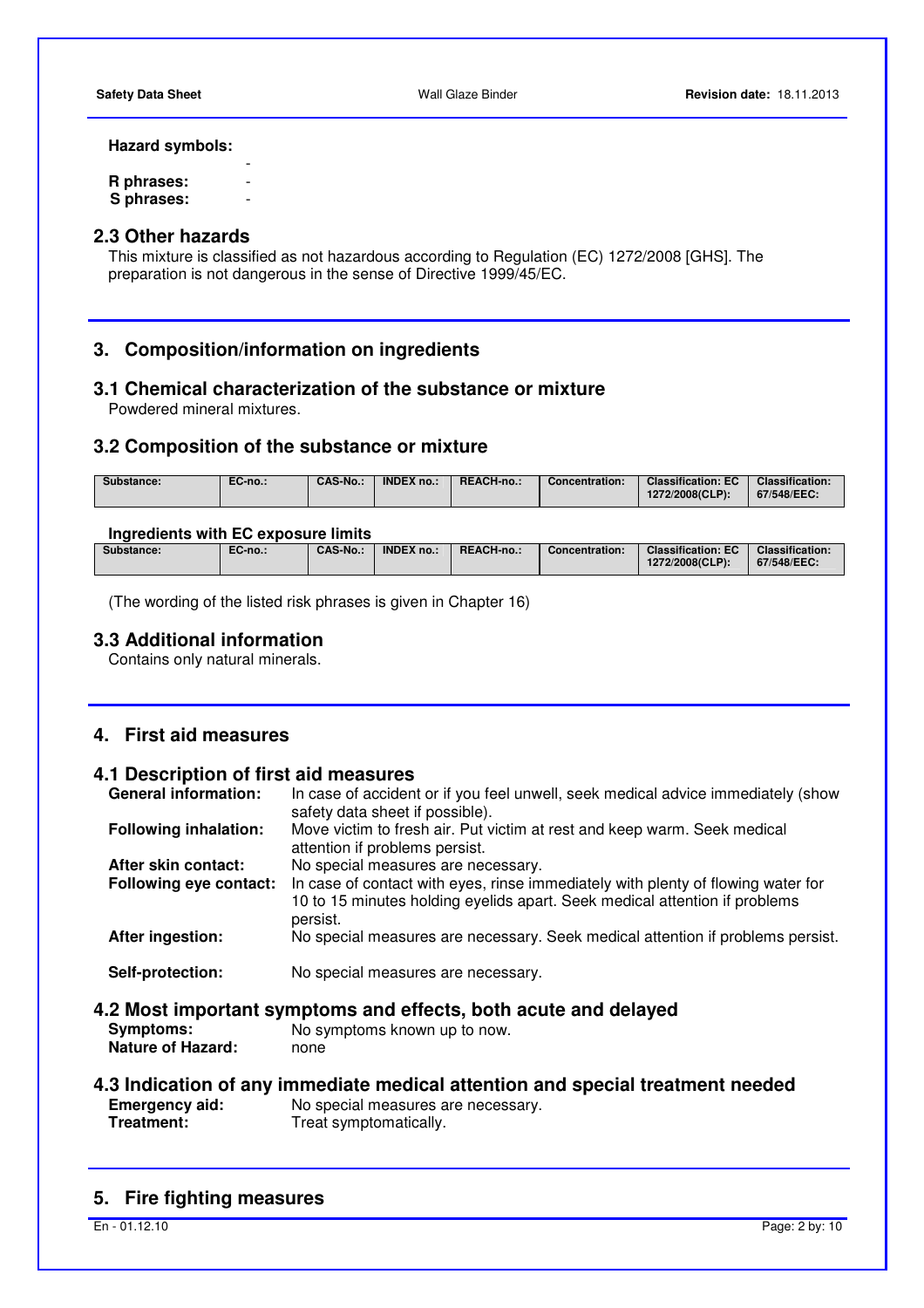## **5.1 General information**

 Extinguishing materials should be selected according to the surrounding area. The product itself is not combustible.

### **5.2 Extinguishing media**

**Suitable:** Water fog. alcohol resistant foam. Dry extinguishing powder. Carbon dioxide (CO2). **Unsuitable: High power water jet.** 

# **5.3 Special hazards arising from the substance or mixture**

none

### **5.4 Advice for fire fighters**

**Special protective equipment for fire-fighters**  In case of fire: Wear self-contained breathing apparatus.

**Additional information**  none

# **6. Accidental release measures**

### **6.1 Personal precautions, protective equipment and emergency procedures**  Personal precautions

### **6.2 Environmental precautions**

No special environmental protection measures are necessary.

### **6.3 Methods and materials for containment and cleaning up**

Absorb wet solids or soak them up. Avoid generation of dust.

### **6.4 References to other sections**

See protective measures under point 7 and 8.

## **7. Handling and storage**

# **7.1 Precautions for safe handling**

**Information for safe handling**  Avoid contact with eyes. Avoid generation of dust. Do not breathe dust.

#### **Technical measures**

No special technical protective measures are necessary.

### **Precautions against fire and explosion**

Usual measures for fire prevention.

### **Additional information**  none

## **7.2 Conditions for safe storage, including any incompatibilities Technical measures and storage conditions**

No special technical protective measures are necessary.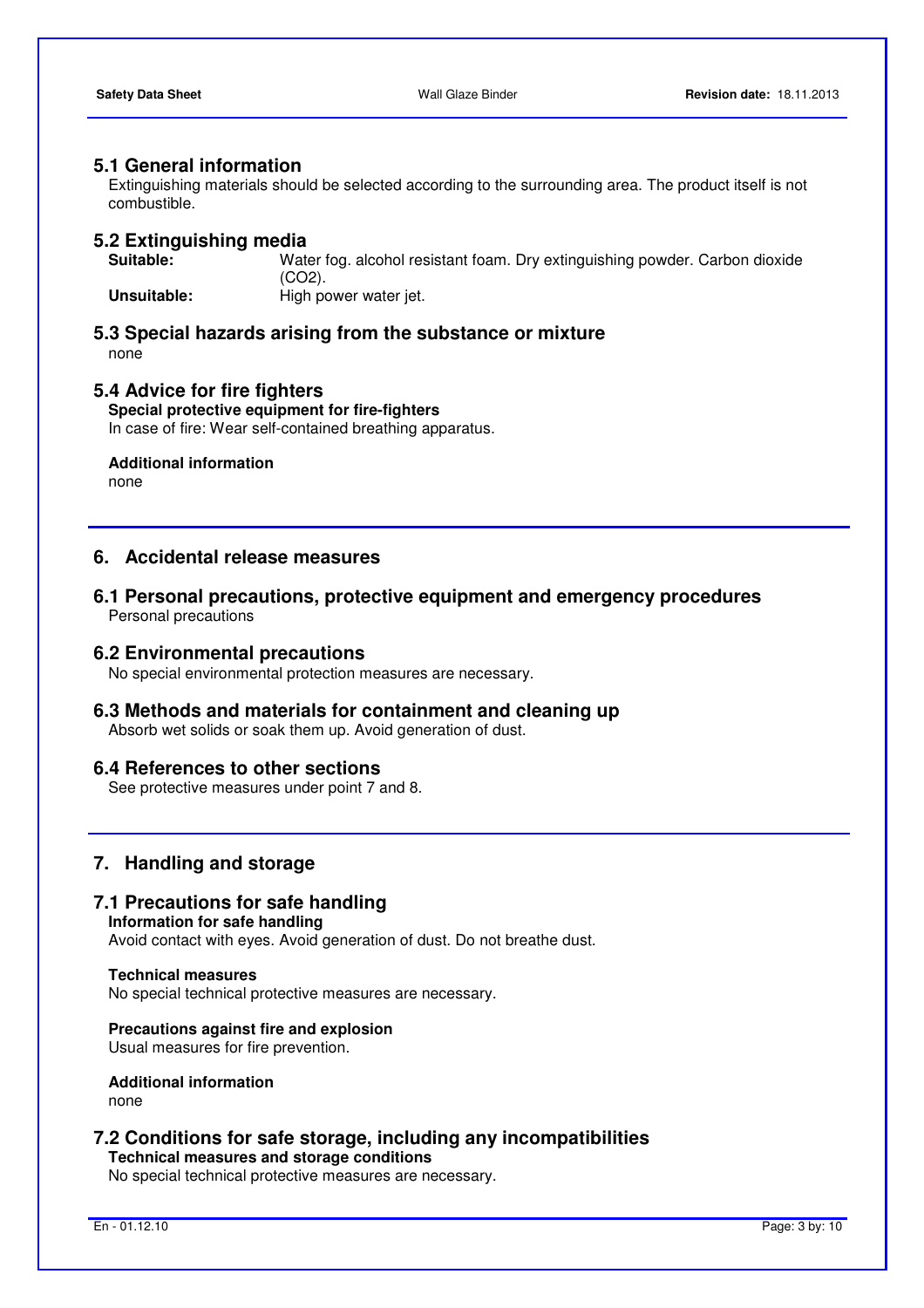# **Packaging materials**

no restriction

### **Requirements for storerooms and containers**

Keep the packing dry and well sealed to prevent contamination and absorbtion of dampness.

# **Information about storing together in storage facility**

Keep away from food, drink and animal feedingstuffs.

# **Further information concerning storage conditions**

Protect against: moisture.

**Storage class:** 13

### **7.3 Specific end use(s)**

Observe instructions for use.

## **8. Exposure controls / personal protection**

### **8.1 Control parameters**

# **8.1.1 Limits for occupational exposure**

**Exposure limit values** 

| Substance: | <b>CAS-No.:</b> | Source:                                                | <b>Occupational</b><br>exposure limit value:  | <b>Limitation of</b><br>exposure peaks: | <b>Remark:</b> |
|------------|-----------------|--------------------------------------------------------|-----------------------------------------------|-----------------------------------------|----------------|
|            |                 | <b>TRGS 900</b><br>(General dust<br>limit value 01/06) | 3 mg/m <sup>3</sup> A/ 10 mg/m <sup>3</sup> E | 2(11)                                   | AGS            |

### **EC exposure limit values**

| Substance: | <b>CAS-No.:</b> | Source: | <b>Occupational</b>   | <b>Limitation of</b> | <b>Remark:</b> |
|------------|-----------------|---------|-----------------------|----------------------|----------------|
|            |                 |         | exposure limit value: | exposure peaks:      |                |

# **8.1.2 DNEL and PNEC values**

**DNEL-values** 

| Sul<br>stance: | <b>CAS-No.:</b> | <b>DNEL/DMEL</b> | ∘dustrv<br><b>Inc</b><br>------ | Professional | consumer |
|----------------|-----------------|------------------|---------------------------------|--------------|----------|
|                |                 |                  |                                 |              |          |
|                |                 |                  |                                 |              |          |

### **PNEC-values**

| .          |                 |             |                  |                      |          |
|------------|-----------------|-------------|------------------|----------------------|----------|
| Substance: | <b>CAS-No.:</b> | <b>PNEC</b> | Worker, industry | Worker, professional | consumer |

# **8.1.3 Control-Banding**

**Control-Banding**  none

## **8.1.4 Additional information**

 AGS: Committee on Hazardous Substances E: Inhalable fraction

A: respirable fraction

## **8.2 Exposure controls**

## **Occupational exposure controls**

 Technical measures and the application of adequate working methods take priority over the use of personal protection equipment.

### **Chemical handling**

Do not eat, drink, smoke or sneeze at the workplace. Wash hands before breaks and at the end of work.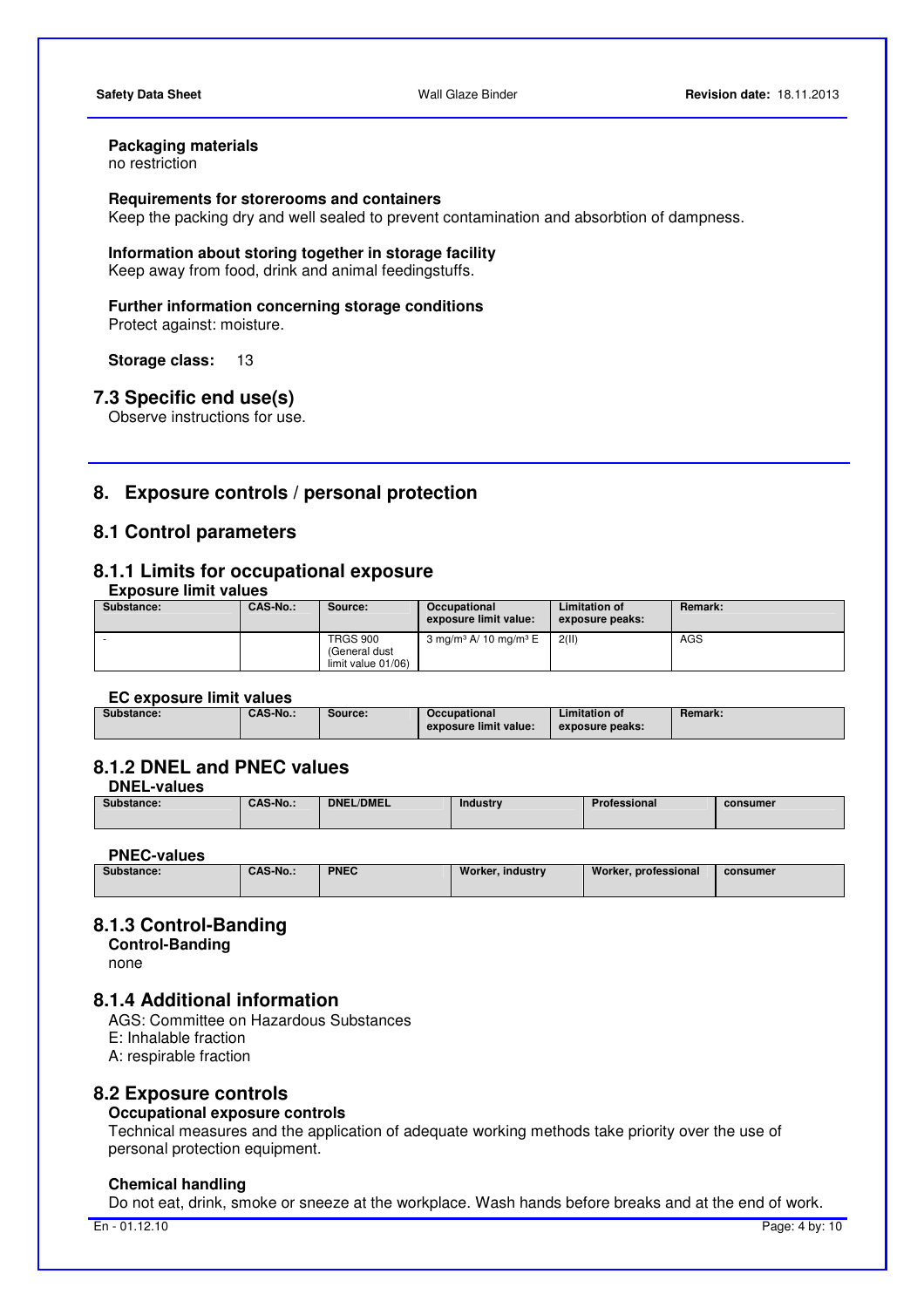Apply skin care products after work. Wash contaminated clothing prior to re-use.

### **Personal protection equipment**

Only wear fitting, comfortable and clean protective clothing.

### **Respiratory protection**

Respiratory protection required in case of: Dust formation. Suitable respiratory protective equipment:

### **Hand protection**

Hand protection: not required.

### **Eye protection**

Eye protection: not required.

### **Skin protection**

Skin protection: not required.

### **Environmental exposure controls**

refer to chapter 7. No further action is necessary.

## **Consumer exposure controls**

refer to chapter 7. No further action is necessary.

### **8.3 Exposure scenario**

none

# **9. Physical and chemical properties**

## **9.1 Information on basic physical and chemical properties**

| Appearance              |                   |
|-------------------------|-------------------|
| <b>State of matter:</b> | solid: Powder     |
| Colour:                 | white/yellowish   |
| Odour:                  | No data available |
| Odour threshold:        | No data available |

| Safety relevant basis data        |                  |       |             |                   |
|-----------------------------------|------------------|-------|-------------|-------------------|
|                                   | <b>Parameter</b> | Value | <b>Unit</b> | <b>Remark</b>     |
| Density:                          |                  |       |             | No data available |
| Package density:                  |                  |       |             | No data available |
| pH:                               |                  |       |             | No data available |
| Melting point / range:            |                  |       |             | No data available |
| Boiling temperature / range:      |                  |       |             | not applicable    |
| Flash point:                      |                  |       |             | No data available |
| <b>Flammability:</b>              |                  |       |             | not applicable    |
| Lower flammability limit:         |                  |       |             | not applicable    |
| <b>Upper flammability limit:</b>  |                  |       |             | not applicable    |
| <b>Explosion hazard:</b>          |                  |       |             | not applicable    |
| Lower explosion limit:            |                  |       |             | not applicable    |
| <b>Upper explosion limit:</b>     |                  |       |             | not applicable    |
| Ignition temperature:             |                  |       |             | not applicable    |
| <b>Decomposition temperature:</b> |                  |       |             | not applicable    |
| <b>Oxidizing characteristics:</b> |                  |       |             | Not oxidizing.    |
| Vapour pressure:                  |                  |       |             | not applicable    |
| <b>Relative vapour density:</b>   |                  |       |             | not applicable    |
| Speed of                          |                  |       |             | not applicable    |
| vaporization/evaporation rate:    |                  |       |             |                   |
| <b>Solubility in water:</b>       |                  |       |             | Suspension        |
|                                   |                  |       |             |                   |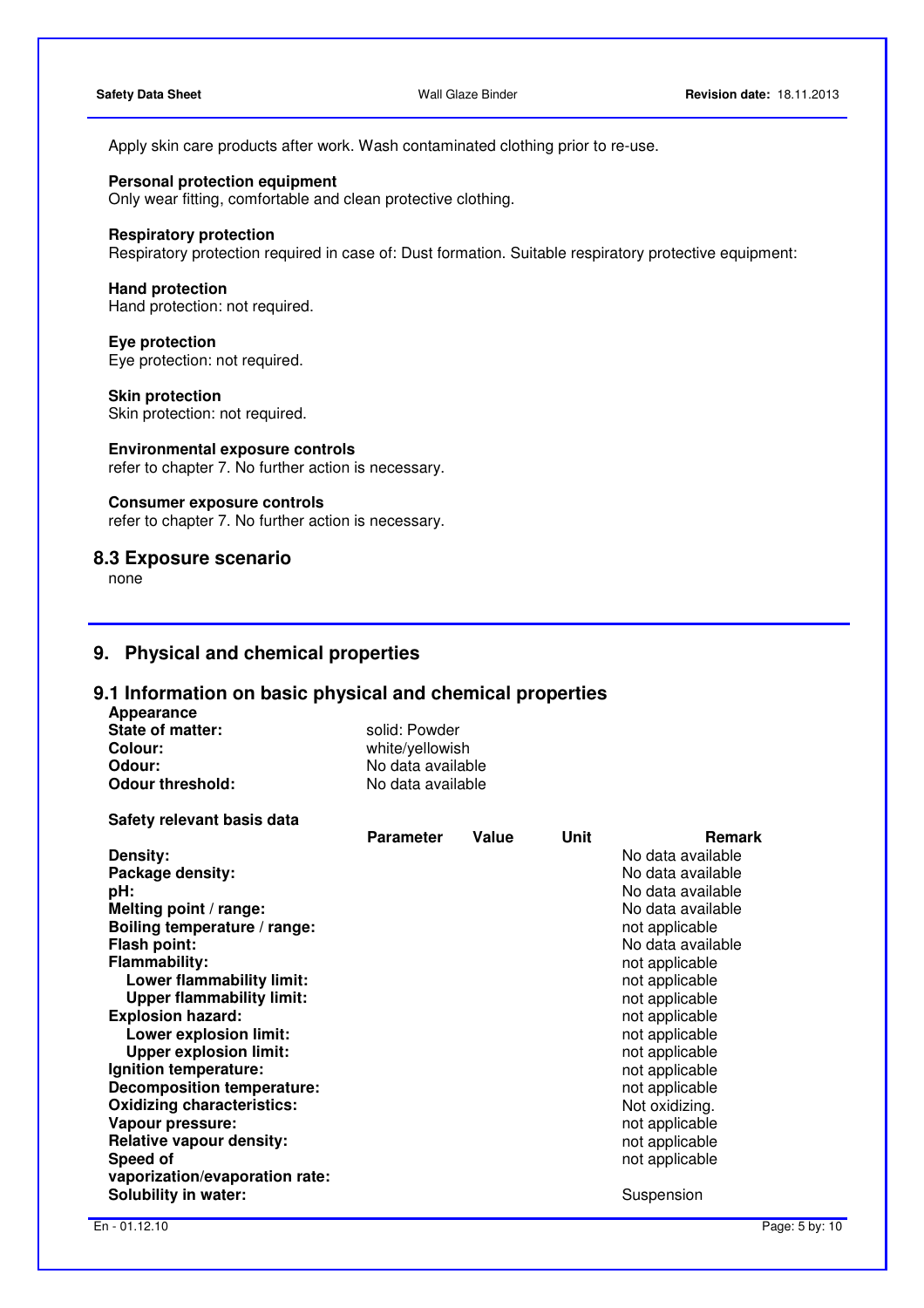**Fat solubility: Fat solubility:**  $\qquad \qquad$  **i**nsoluble **Solubility in Solubility** in Solubility in Solubility in Solubility in Solubility in Solubility in Solubility in Solubility in Solubility in Solubility in Solubilit **Solubility in**<br> **log P O/W (n-octanol / water):**<br> **log P O/W (n-octanol / water):**<br> **log P O/W (n-octanol / water):** log P O/W (n-octanol / water): **Viscosity: not** applicable **not applicable not applicable not applicable not** applicable **Solvent separation test: not** applicable **not** applicable **solvent content: not** applicable **not** applicable **Solvent content:** 

# **9.2 Other information**

none

# **10. Stability and reactivity**

### **10.1 Reactivity**

none

### **10.2 Chemical stability**

With proper storage and handling the product is stable.

# **10.3 Possibility of hazardous reactions**

none

## **10.4 Conditions to avoid**

moisture.

## **10.5 Incompatible materials**

No data available

# **10.6 Hazardous decomposition products**

none

# **10.7 Additional information**

none

## **11. Toxicological information**

# **11.1 Information on toxicological effects**

none

### **Acute toxicity**

| ----------------- |                 |                           |
|-------------------|-----------------|---------------------------|
| Substance:        | <b>CAS-No.:</b> | Toxicological information |
|                   |                 |                           |

### **Specific symptoms in laboratory animals**  No information available.

# **11.2 Irritation and etching**

**Irritant effect on the skin**  Not an irritant. **Irritant effect on the eye** mild irritant. **Irritant effect on the respiratory tract** mild irritant. **Etching**  not corrosive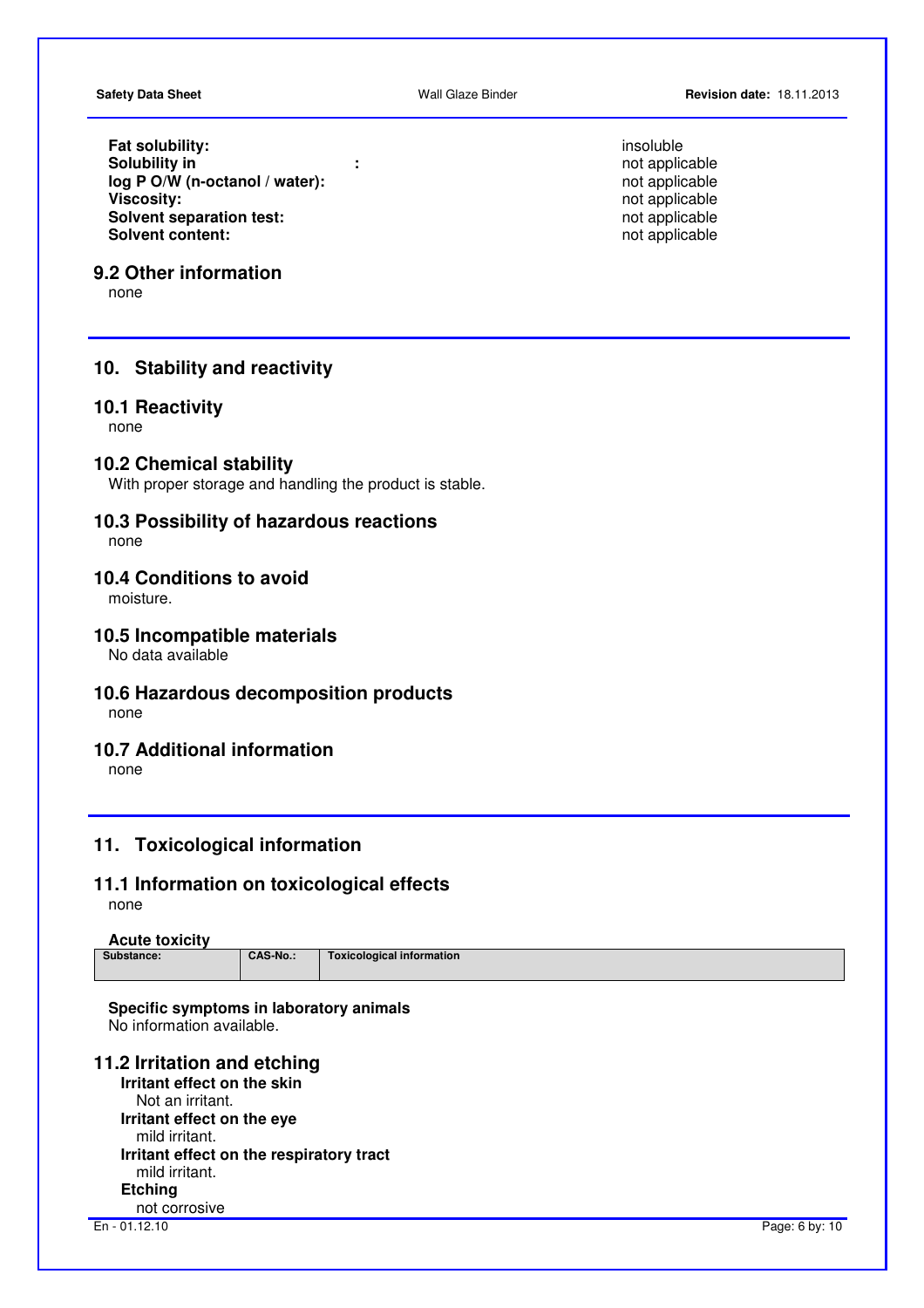# **11.3 Sensitization**

no danger of sensitization.

## **11.4 Repeated dose toxicity**

No information available.

# **11.5 CMR effects**

**Carcinogenicity**  No indications of human carcinogenicity exist. **Mutagenicity**  No indications of human germ cell mutagenicity exist. **Reproductive toxicity**  No indications of human reproductive toxicity exist.

## **11.6 General remarks**

There are no data available on the preparation/mixture itself.

### **Practical experience**

No information available.

**Other observations** none

**Additional information**  none

## **12. Ecological information**

### **12.1 Toxicity**

none

### **Eco toxicity**

| Substance:<br>. <del>.</del> | <b>CAS-No.:</b> | ∠cotoxicity |
|------------------------------|-----------------|-------------|
|                              |                 |             |

# **12.2 Persistence and degradability**

 Poorly watersoluble, inorganic product. Can be mechanically precipitated to a large extent in biological sewage plants. Product is biodegradable.

### **12.3 Bio accumulative potential**

There are no data available on the mixture itself.

### **12.4 Mobility in soil**

There are no data available on the mixture itself.

# **12.5 Results of PBT and vPvB assessment**

This substance does not meet the criteria for classification as PBT or vPvB.

# **12.6 Other adverse effects**

none

## **12.7 Further ecological information**

none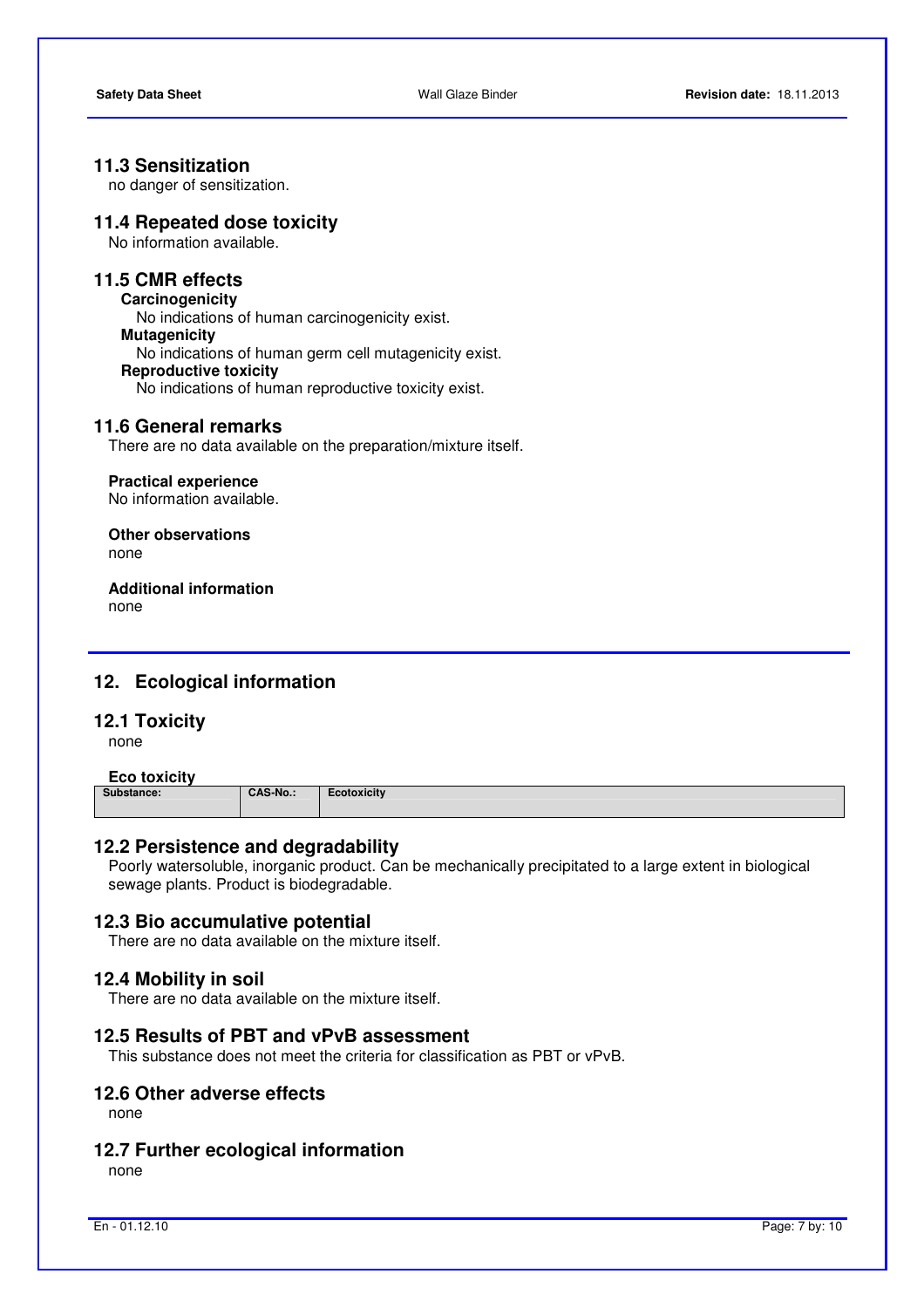# **12.8 Further details**

There are no data available on the mixture itself.

### **13. Disposal considerations**

## **13.1 Waste treatment methods**

### **Appropriate disposal/Product**

 Waste disposal according to EC Directives 75/442/EEC and 91/689/EEC on waste and hazardous waste in their latest versions.

### **Appropriate disposal/ packaging**

 Cleaned containers may be recycled. Handle contaminated packaging in the same way as the substance itself.

#### **Control report for waste code/ waste marking according to EAKV**

 According to EAKV, allocation of waste identity numbers/waste descriptions must be carried out in a specific way for every industry and process. **Waste key product:** 08 01 12 - waste paint and varnish other than those mentioned in 08 01 11 **Waste key packaging:** 15 01 06 - mixed packaging

### **Remark**

Waste disposal according to official state regulations.

## **14. Transport information**

### **14.1 Overland transport (ADR/RID)**

**Proper Shipping name** 

UN No.:<br>Label:

-

-

Packing Group: Classification code: **Remark:** Not a hazardous material with respect to these transportation regulations.

### **14.2 Transport by sea (IMDG)**

**Proper Shipping name** 

UN-No.:<br>Label: **Packing Group: EmS-No: MEAG: MEAG: MEAG: Marine pollutant: Special Provisions:** Keep away from food, drink and animal feedingstuffs. **Remark:** Not a hazardous material with respect to these transportation regulations.

# **14.3 Air transport (ICAO-TI / IATA-DGR)**

**Proper Shipping name** 

**UN/ID-No.:** -

Label: Packing Group:

**Remark:** Not a hazardous material with respect to these transportation regulations.

### **14.4 Mail**

-

Overland transport (ADR/RID)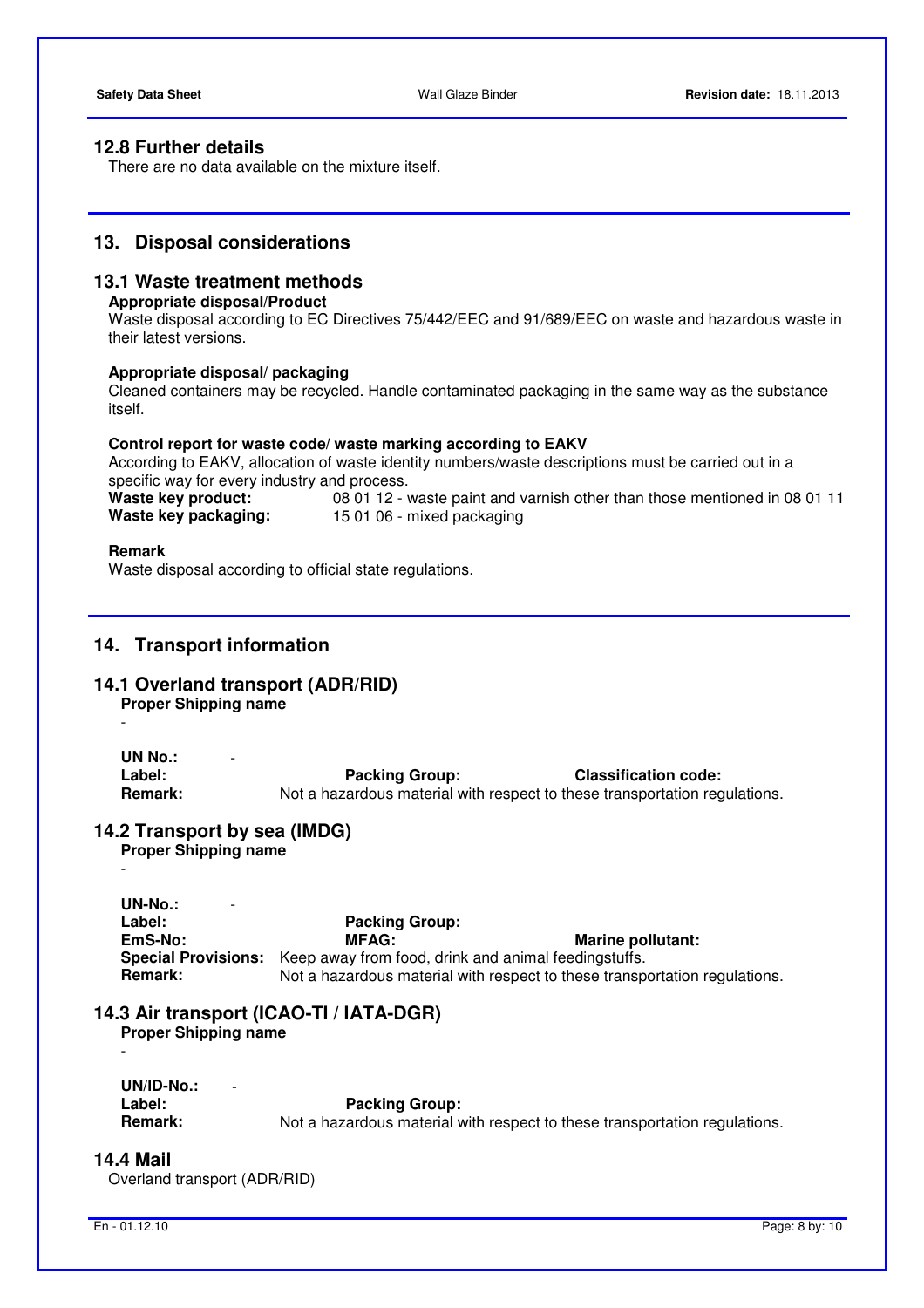## **15. Regulatory information**

### **15.1 Labelling**

**Hazardous component(s) for labelling**  xxx

**Special labelling of particular preparations**  none

# **15.2 Safety, health and environmental regulations/legislation specific for the substance or mixture**

#### **EU-Regulations**

**Directive 1999/13/EC on the limitation of emissions of volatile organic compounds (VOC-RL)**  none

**Regulation (EC) No 2037/2000 on substances that deplete the ozone layer**  none

**Regulation (EC) No 850/2004 on persistent organic pollutants**  none

**Regulation (EC) No 689/2008 concerning the export and import of dangerous chemicals**  none

**Regulation (EC) No 648/2004 (Detergents regulation)** none

**Restrictions under Title VIII of Regulation (EC) No 1907/2006**  none

### **National regulations**

Moreover, national legislation has to be observed!

### **Informations on working limitations**  none

**Major Accidents Ordinance** 

Not subject to StörfallVO.

# **Storage class according to VCI**

13 Non-combustible solids.

### **Water Hazard Class according to VwVwS**

0 not a water pollutant

### **Technical Instructions on Air Quality Control (TA-Luft)**  Not subject to TA-Luft.

**Further regulations, limitations and legal requirements**  none

### **15.3 Chemical safety assessment**

**For this preparation a chemical safety assessment has been carried out:** - For this substance a chemical safety assessment has not been carried out.